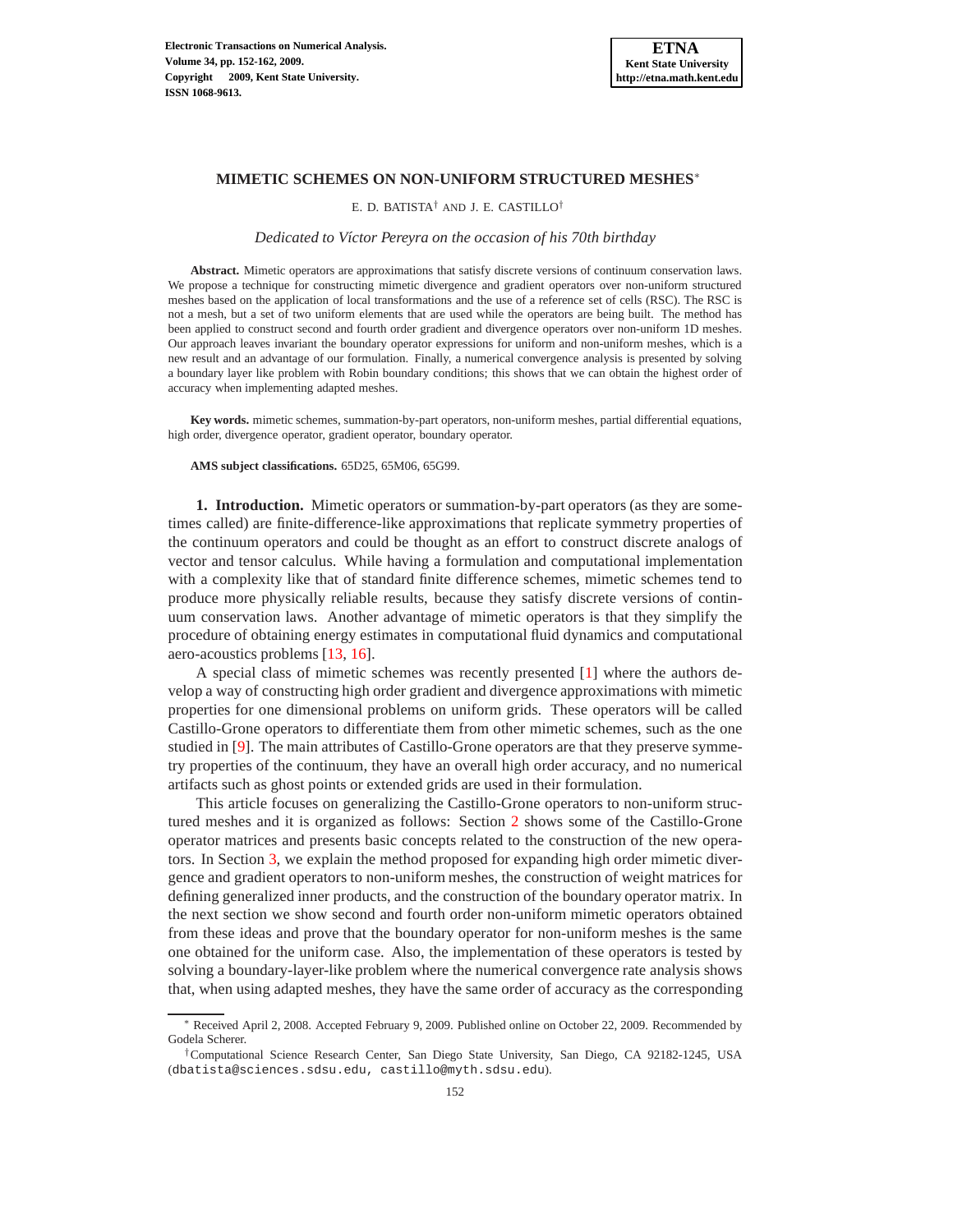**ETNA Kent State University http://etna.math.kent.edu**

<span id="page-1-0"></span>operators on uniform meshes. Finally, Section [5](#page-9-0) presents the conclusions derived from this work and some of the extensions that will be done in the future.

## **2. Preliminaries.**

**2.1. Mimetic schemes.** Mimetic methods [\[1,](#page-10-2) [6,](#page-10-4) [15](#page-10-5)] for solving partial differential equations are based on discretizing the continuum theory underlying the problem in such a way that the scheme obtained tends to replicate much of the behavior found in the continuum problem. Also, as shown in  $[1, 3, 7]$  $[1, 3, 7]$  $[1, 3, 7]$  $[1, 3, 7]$  $[1, 3, 7]$ , we can build mimetic operators with the same order of approximation at the boundary as in the interior of the domain, achieving the same accuracy for the solution in the whole domain, as is the case for Castillo-Grone operators [\[1\]](#page-10-2).

Discretizing the continuum theory involves the construction of discrete mathematical analogs for gradient and divergence operators in such a way that they satisfy conservation laws like the general Stokes' theorem (also known as Gauss' theorem) or Green's identity. A generalized discrete version of this law is

<span id="page-1-1"></span>
$$
\langle Dv, f \rangle_Q + \langle v, Gf \rangle_P = \langle Bv, f \rangle_I. \tag{2.1}
$$

In this expression  $D, G$ , and  $B$  stand for the discrete divergence operator, the discrete gradient operator, and the boundary operator, respectively. The brackets represent generalized inner products with weights  $Q$ ,  $P$ , and  $I$ .

In [\[1\]](#page-10-2), the authors describe a method for constructing high-order mimetic operators on uniform 1D grids that satisfy [\(2.1\)](#page-1-1) and have the same order of accuracy everywhere. Among other properties these operators are centro-skew-symmetric; they satisfy the row sum condition, meaning that the sum of every row is equal to zero; they also satisfy the column sum condition, given by:  $\langle e, PGf \rangle = f_n - f_1$ , where  $e, f \in \mathbb{R}^n$ , and  $e = \begin{bmatrix} 1 & 1 & \dots & 1 \end{bmatrix}^T \in \mathbb{R}^{n+1}$ . As an example, expressions [\(2.2\)](#page-1-2) and [\(2.3\)](#page-1-3) below show Castillo-Grone second order operators, and [\(2.4\)](#page-1-4) and [\(2.5\)](#page-2-1) below show fourth order operators.

<span id="page-1-2"></span>
$$
D = \frac{1}{h} \begin{bmatrix} -1 & 1 & 0 & 0 & \cdots & 0 \\ 0 & -1 & 1 & 0 & \cdots & 0 \\ \vdots & \vdots & \ddots & \ddots & \vdots \end{bmatrix}
$$
 (2.2)

<span id="page-1-3"></span>
$$
G = \frac{1}{h} \begin{bmatrix} \frac{-8}{3} & 3 & \frac{-1}{3} & 0 & \cdots & 0 \\ 0 & -1 & 1 & 0 & \cdots & 0 \\ \vdots & \vdots & \ddots & \ddots & \vdots \end{bmatrix}
$$
 (2.3)

<span id="page-1-4"></span>
$$
D = \frac{1}{h} \begin{bmatrix} \frac{-4751}{5192} & \frac{909}{1298} & \frac{6091}{15576} & \frac{-1165}{5192} & \frac{129}{2596} & \frac{-25}{15576} & 0 & \cdots & 0 \\ \frac{1}{24} & \frac{-9}{8} & \frac{9}{8} & \frac{-1}{24} & 0 & 0 & 0 & \cdots & 0 \\ 0 & \frac{1}{24} & \frac{-9}{8} & \frac{9}{8} & \frac{-1}{24} & 0 & 0 & \cdots & 0 \\ 0 & 0 & \frac{1}{24} & \frac{-9}{8} & \frac{9}{8} & \frac{-1}{24} & 0 & \cdots & 0 \\ \vdots & \vdots & \ddots & \ddots & \ddots & \ddots & \vdots \end{bmatrix} (2.4)
$$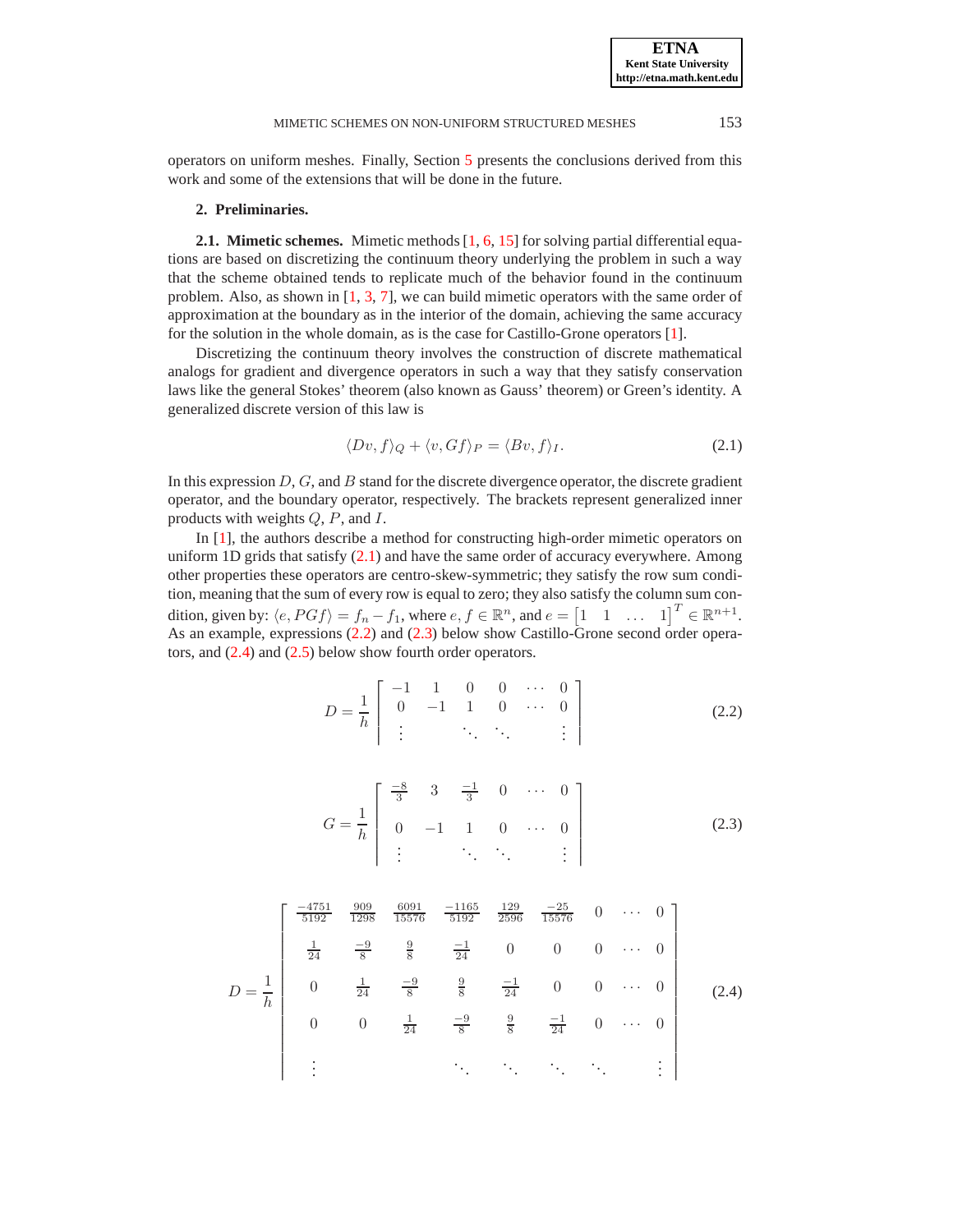<span id="page-2-1"></span>

|  | $\frac{-1152}{407}$ | <u>10063</u><br>3256 | $\frac{2483}{9768}$ | $-3309$<br>3256               | $\frac{2099}{3256}$ | $\frac{-697}{4884}$ | $\overline{0}$ | $\mathcal{A} \rightarrow \mathcal{A}$ . $\mathcal{A}$ |        |  |
|--|---------------------|----------------------|---------------------|-------------------------------|---------------------|---------------------|----------------|-------------------------------------------------------|--------|--|
|  |                     | $\frac{-11}{12}$     | $\frac{17}{14}$     | $rac{3}{8}$                   | $\frac{-5}{24}$     | $\frac{1}{24}$      | $\theta$       | $\cdots$                                              |        |  |
|  |                     | $\frac{1}{24}$       | $\frac{-9}{8}$      | $\frac{9}{8}$ $\frac{-1}{24}$ |                     | $\overline{0}$      | $\overline{0}$ | $\ldots$                                              |        |  |
|  |                     | $\overline{0}$       | $\frac{1}{24}$      | $\frac{-9}{8}$                | $\frac{9}{8}$       | $\frac{-1}{24}$     | $\theta$       | $\cdots$                                              |        |  |
|  |                     |                      |                     | $\bullet$<br>$\bullet$        |                     |                     |                |                                                       | ٠<br>٠ |  |

These operators have a factor  $1/h$  that depends on the spacing of the uniform mesh and a factor that depends on the order of accuracy, the matrix at the right. This matrix will be called the fixed part of the operator, since its basic structure does not depend on the discretization.

In addition, there is an important fact associated with these operators: the treatment of boundary conditions does not involve ghost points or any other numerical artifacts, as sometimes happens with standard finite difference methods. Instead, a boundary operator B is used.

Here we present a technique that uses these operators to build mimetic schemes on non-uniform structured meshes while preserving their valuable attributes. Other attempts have been made seeking this goal, as in [\[12](#page-10-8)], where the authors construct mimetic operators for non-uniform staggered meshes from a matrix-analysis-based method. They explain the method in a general way and present the explicit construction of second order operators. However, the gradient and boundary operators obtained in [\[12](#page-10-8)] are more complex than the operators obtained with our technique.

We propose a finite-element-like technique for constructing the operators, based on the implementation of local transformations of the mesh cells. We also present numerical examples of the implementation of second and fourth order mimetic operators.

**2.2. Staggered mesh.** Consider a discretization of the domain by a geometric mesh U. In Figure [4.1,](#page-4-0) the geometric mesh is given by the points  $x_i$  with  $i = 0, 1, \ldots, n$ , and the cells of this mesh are the intervals  $[x_{i-1}, x_i]$  with  $i = 1, 2, ..., n$ . Define the divergence operator at the centers of these cells, and call these points D-points. Define the gradient operator at the edges of the cells in U,  $x_i$  with  $i = 0, 1, \ldots, n$ , and call these points G-points. The set of all G-points and D-points will be called a *staggered mesh*. Staggered meshes are widely used, particularly when solving problems related to fluid dynamics.

**2.3. The Reference Set of Cells (RSC).** The RSC, as its name suggests, is a set of uniform reference elements where the actual approximations are carried out. This set has two uniform objects: one called CD, used for the estimation of the divergence operator and another one, called CG, used for the estimation of the gradient operator.

The RSC is independent of the number of points of the mesh, though its elements could change depending on the order of the approximation desired, on the type of elements employed for discretizing the physical domain, and on the dimension of the physical problem. However, once these aspects are established, the RSC can be constructed and it will remain unchanged during the process of constructing the mimetic operators.

## <span id="page-2-0"></span>**3. Mimetic operators on non-uniform structured meshes.**

**3.1. Idea proposed.** *Develop local transformations of the cells by using a reference set of cells in order to obtain local, mimetic operators* G *and* D.

Notice that this is not the same as using traditional curvilinear coordinates for the following reasons.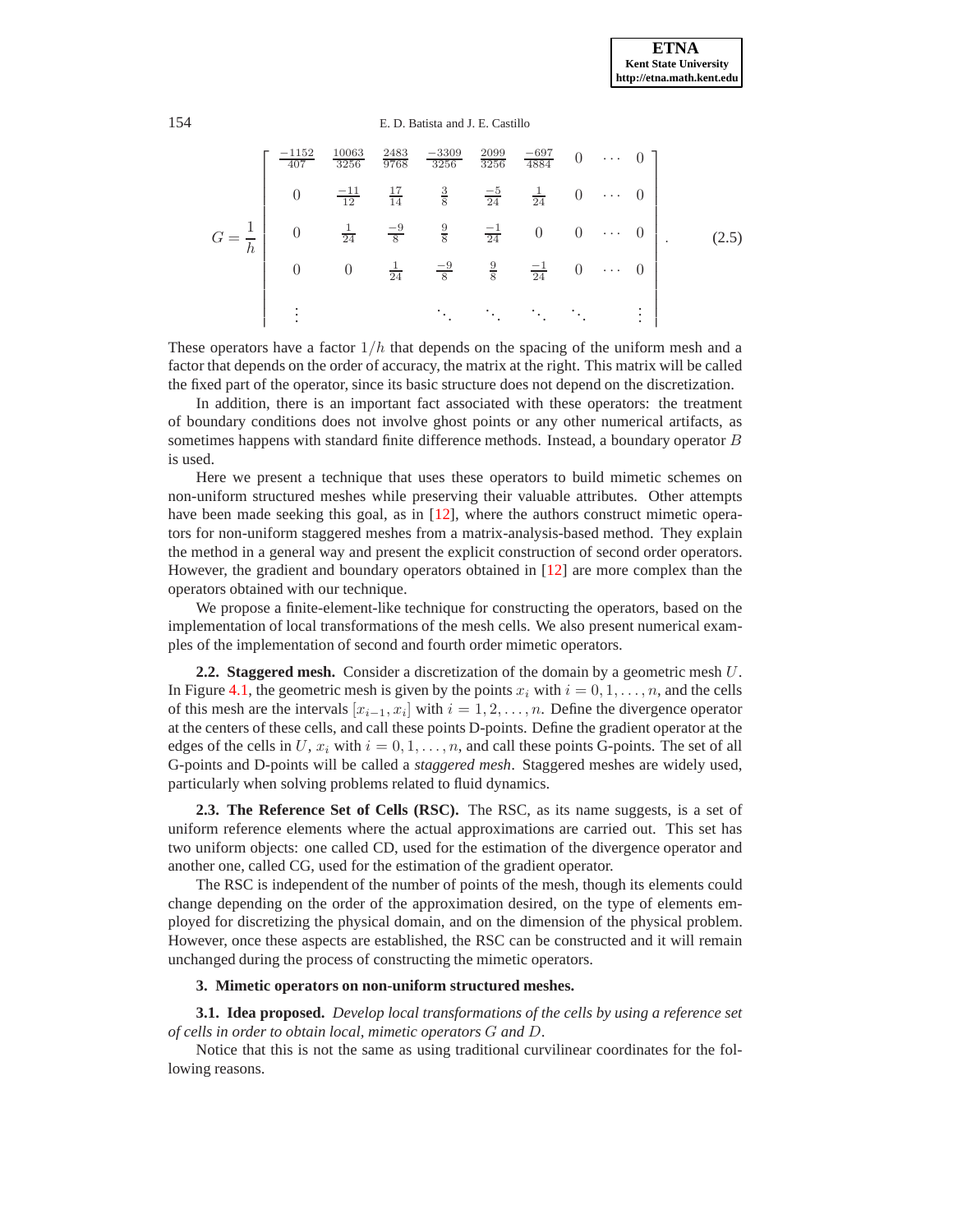### MIMETIC SCHEMES ON NON-UNIFORM STRUCTURED MESHES 155

- (i) We *locally* transform the cells instead of transforming the entire mesh at once.
- (ii) We use a reference set of cells instead of a reference mesh.
- (iii) The idea can be implemented either for structured or unstructured meshes, at least in the case of second order operators. This would not be possible using a reference mesh.

It is worth mentioning that in [\[16\]](#page-10-1), the authors proved that it is not possible to construct a coordinate transformation operator  $X_{\xi}$  such that  $PX_{\xi}$  can be used to define a norm and keep the order of accuracy, p, for  $p \geq 3$ . In this case, P defines a norm for the mimetic operators or summation-by-part operators discussed in  $[10, 11]$  $[10, 11]$  $[10, 11]$ . P is a diagonal matrix except at the upper left and lower right corners. However, as we shall show, the use of the operators in [\[1\]](#page-10-2) along with local transformations does solve this problem, allowing us to construct high-order mimetic operators on non-uniform meshes. These new operators maintain the same accuracy as their uniform counterpart when adapted meshes are used.

**3.2. Operators** D **and** G**.** To calculate the divergence, we transform each cell, one at a time, by using the element CD of the RSC. In, CD we can implement the approximations presented in [\[1](#page-10-2)] for uniform grids. Then, we go back with the transformation to obtain the divergence at the D-points of the non-uniform staggered mesh.

To calculate the gradient, we take groups of juxtaposed cells and transform them by using the element CG of the RSC. As we did for the divergence, in CG we can calculate the gradient by using the approximations presented in [\[1\]](#page-10-2) and then reverse the transformation. Note the difference between calculating the gradient and the divergence operator: for the former, we have to take into account groups of juxtaposed cells because we consider the gradient defined at the edges of the geometric mesh.

**3.3. Weights** P **and** Q**.** As shown in the previous section, we would like our operators to satisfy a discrete conservation law of the form

<span id="page-3-0"></span>
$$
\langle Dv, f \rangle_Q + \langle v, Gf \rangle_P = \langle Bv, f \rangle_I, \tag{3.1}
$$

which ensures that our approximation is fully conservative and mimics the physical properties of the problem. Here, the matrix  $D$  is the extended divergence operator – the matrix  $D$  with rows of zeros added, one row per boundary node. This is because we seek to approximate the solution of a given PDE at the D-points as well as at the boundary points. Therefore, the number of null rows added and the places where they are incorporated into the matrix D will depend on the numbering of boundary nodes that we have and the numbering of the nodes, respectively.

For the construction of the weight matrix  $P$ , we use the conservation law  $(3.1)$ , setting  $v = e_v = \begin{bmatrix} 1 & 1 & \dots & 1 \end{bmatrix}^T \in \mathbb{R}^{n+1}$ ; we get

$$
\langle De_v, f \rangle_Q + \langle e_v, Gf \rangle_P = \langle Be_v, f \rangle_I,
$$
  

$$
\langle e_v, Gf \rangle_P = \langle Be_v, f \rangle_I.
$$
 (3.2)

This is true because the divergence of a constant function  $(\hat{D}e_v)$  is equal to zero.

At this point, we do not know what the boundary operator for non-uniform meshes is, but we note that the left hand side of [\(3.2\)](#page-3-1) is a weighted discrete version of the integral

<span id="page-3-1"></span>
$$
\int_\Omega \operatorname{grad} f \, d\Omega.
$$

Then, by using the fundamental theorem of calculus we get that

<span id="page-3-2"></span>
$$
\langle e_v, Gf \rangle_P = f_n - f_1,\tag{3.3}
$$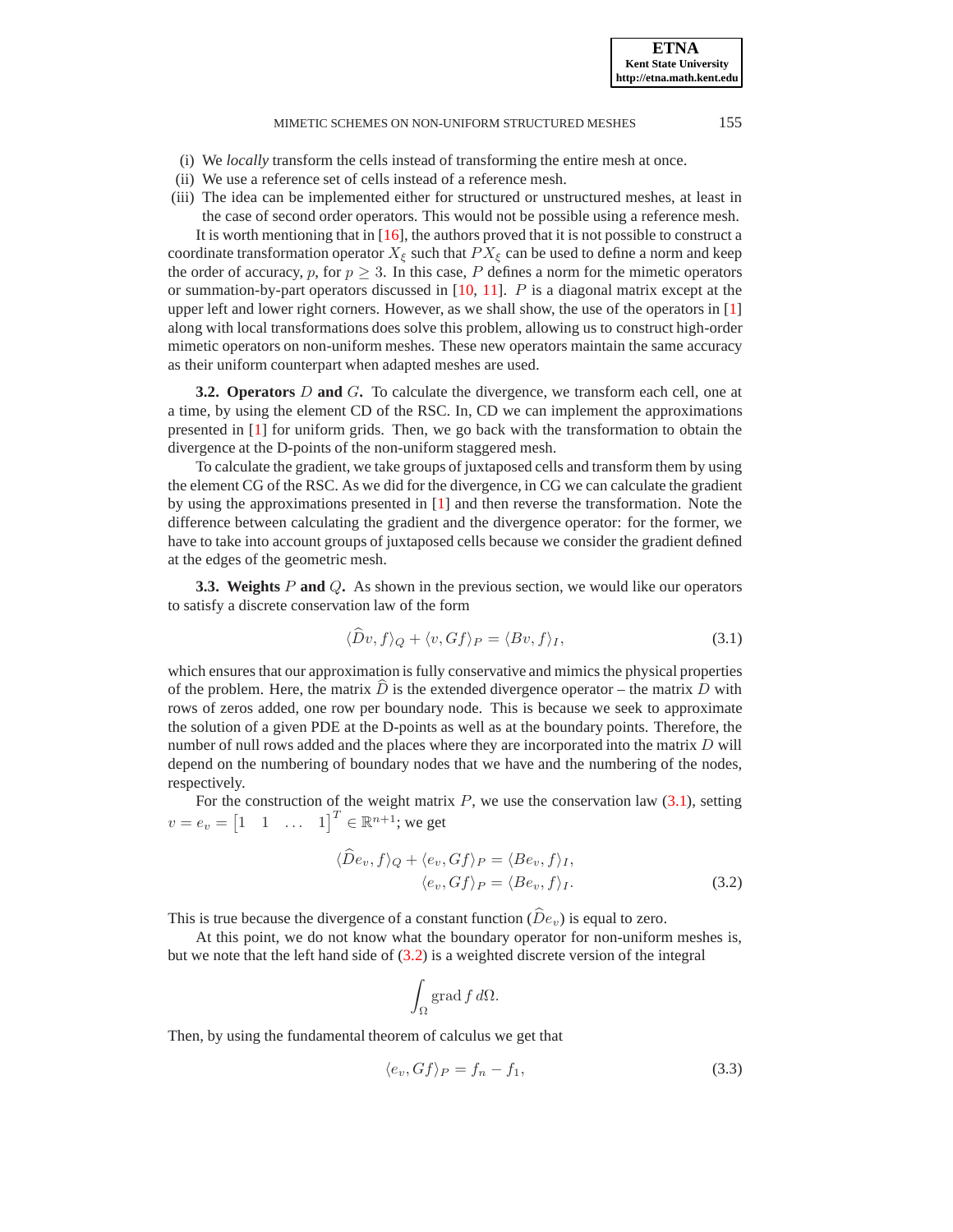and solve it for P.

For the construction of the weight matrix Q, we again use [\(3.1\)](#page-3-0) setting  $f = e_f$  $\begin{bmatrix} 1 & 1 & \dots & 1 \end{bmatrix}^T \in \mathbb{R}^{n+2}$ ; we get

$$
\langle Dv, e_f \rangle_Q + \langle v, Ge_f \rangle_P = \langle Bv, e_f \rangle_I,
$$
  

$$
\langle \hat{D}v, e_f \rangle_Q = \langle Bv, e_f \rangle_I,
$$
 (3.4)

which holds because  $Ge_f = 0$ . The right hand side of [\(3.4\)](#page-4-1) is a weighted discrete version of the flux across the boundary

<span id="page-4-1"></span>
$$
\int_{\partial\Omega=S} \vec{v} \cdot \hat{n} \, dS.
$$

Assuming we have a stationary problem, we obtain the conservation law

<span id="page-4-2"></span>
$$
\langle \hat{D}v, e_f \rangle_Q = 0,\tag{3.5}
$$

for the calculation of Q.

**3.4. Boundary operator** B. From Green's identity [\(3.1\)](#page-3-0) we obtain a relationship between the boundary operator and the matrices  $G, \hat{D}, P$ , and  $Q$  that allows us to construct the operator  $B$ , i.e.,

<span id="page-4-3"></span>
$$
B = (\widehat{D}^T Q + PG)^T. \tag{3.6}
$$

## **4. Numerical implementation and results.**

**4.1. Construction of the operators.** With the following 1D example we show how to construct mimetic operators over non-uniform meshes using the idea proposed in Section [3.](#page-2-0)

We use the following notation to indicate what is going to be calculated at each location of the staggered mesh:  $\times$  for the calculation of the gradient  $G$ ,  $\bigtriangledown$  for the calculion of the divergence D, and  $\bullet$  for the calculation of the scalar function f (see Figure [4.1\)](#page-4-0). Here, f represents the scalar function in the given 1D, non-uniform staggered mesh,  $f$  represents the scalar function in the RSC, and the cell  $[x_{i-1}, x_i]$  is referred to as having cell number  $i - \frac{1}{2}$ .



<span id="page-4-0"></span>FIGURE 4.1. *1D, non-uniform staggered mesh.*

Since we are going to calculate second order, one dimensional operators, the element CD will be a single segment and the element CG of the RSC will be two, equally large, juxtaposed segments. We have taken CD= [0, 1] and CG=  $[-1, 0] \cup [0, 1]$ .

To calculate the divergence at  $x_{i+1/2}$ ,  $i = 0, 1, ..., n - 1$ , we first transform the cell  $i + \frac{1}{2}$  to CD according to the following,

$$
x = \begin{cases} 2(x_{i+1/2} - x_i)\xi + x_i, & \text{for} \quad 0 \le \xi < \frac{1}{2}, \\ (x_{i+1} - x_i)\xi + x_i, & \text{for} \quad \frac{1}{2} \le \xi \le 1. \end{cases}
$$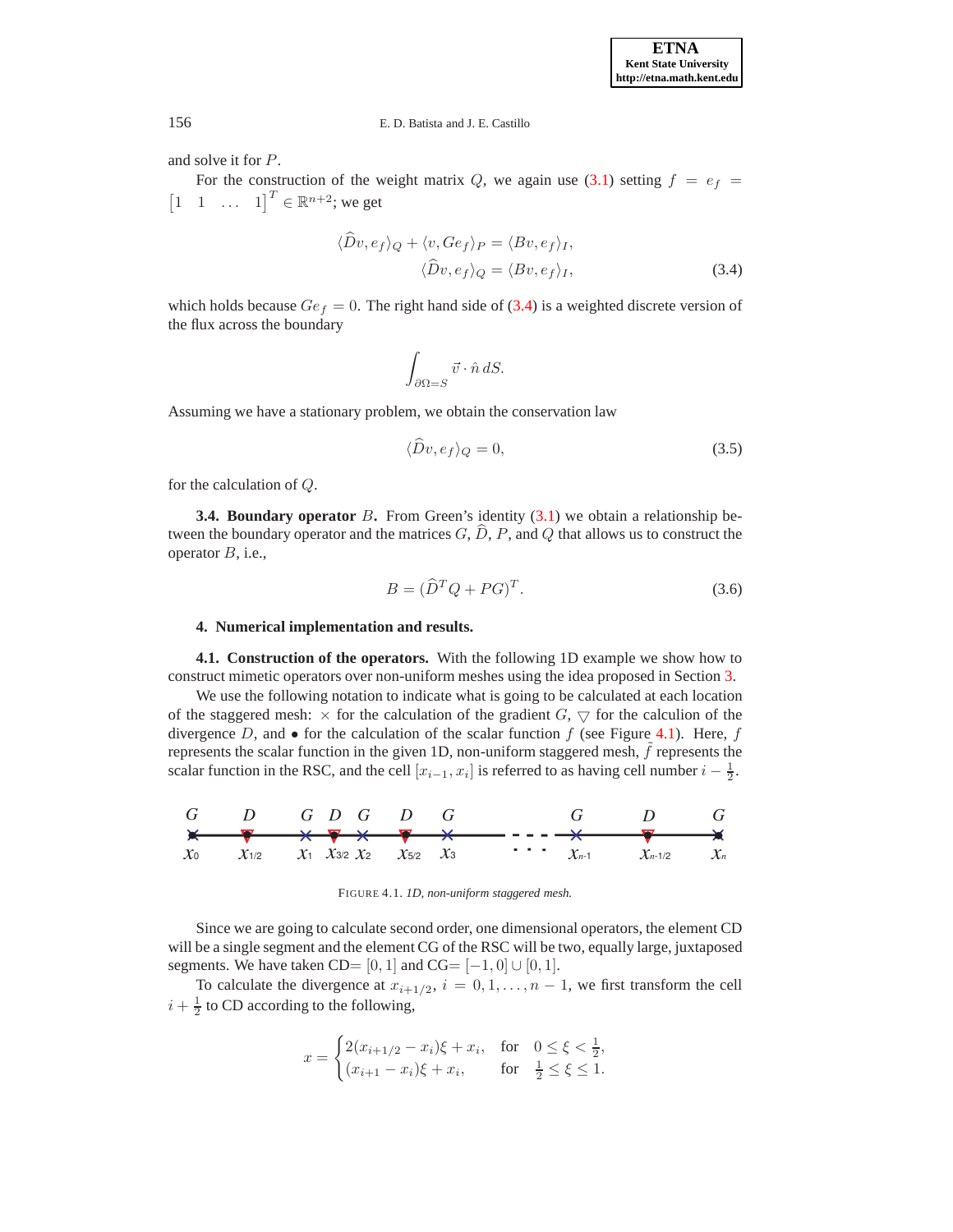Now let us consider  $\tilde{v}(\xi) = v(x(\xi))$ , so that  $\tilde{v}_{\xi} = v_x x_{\xi}$  and  $v_x = \tilde{v}_{\xi}/x_{\xi}$ . Then the divergence at  $x_{i+1/2}$  is given by

$$
(Dv)(x_{1/2}) = v_x(x_{i+1/2}) = \frac{\tilde{v}_{\xi}}{x_{\xi}}\Big|_{\xi=1/2} = \frac{\tilde{v}(1) - \tilde{v}(0)}{x(1) - x(0)}
$$

$$
= \frac{v(x(1)) - v(x(0))}{x(1) - x(0)}
$$

$$
= (v(x_{i+1}) - v(x_i)) \frac{1}{J_{x_{i+1/2}}},
$$

where  $J_{x_{i+1/2}} = x_{i+1} - x_i$ .

Our divergence operator for non-uniform, 1D meshes will look like

$$
Dv = \begin{bmatrix} \frac{-1}{J_{x_{1/2}}} & \frac{1}{J_{x_{1/2}}} & 0 & 0 & \cdots & 0 \\ 0 & \frac{-1}{J_{x_{3/2}}} & \frac{1}{J_{x_{3/2}}} & 0 & \cdots & 0 \\ \vdots & \ddots & \ddots & \ddots & \vdots \\ 0 & \cdots & 0 & \frac{-1}{J_{x_{n-3/2}}} & \frac{1}{J_{x_{n-1/2}}} & 0 \\ 0 & \cdots & 0 & 0 & \frac{-1}{J_{x_{n-1/2}}} & \frac{1}{J_{x_{n-1/2}}} \end{bmatrix} \begin{bmatrix} v_{1/2} \\ v_{3/2} \\ \vdots \\ v_{n-3/2} \\ v_{n-1/2} \end{bmatrix}.
$$

If we rewrite the matrix  $D$  as a product of two matrices,

<span id="page-5-0"></span>
$$
D = \begin{bmatrix} \frac{1}{J_{x_{1/2}}} & 0 & 0 & \cdots & 0 \\ 0 & \frac{1}{J_{x_{3/2}}} & 0 & \cdots & 0 \\ \vdots & \ddots & \ddots & \vdots \\ 0 & \cdots & 0 & \frac{1}{J_{x_{n-3/2}}} & 0 \\ 0 & \cdots & 0 & 0 & \frac{1}{J_{x_{n-1/2}}} \end{bmatrix} \begin{bmatrix} -1 & 1 & 0 & 0 & \cdots & 0 \\ 0 & -1 & 1 & 0 & \cdots & 0 \\ \vdots & \ddots & \ddots & \ddots & \vdots \\ 0 & \cdots & 0 & -1 & 1 & 0 \\ 0 & \cdots & 0 & 0 & -1 & 1 \end{bmatrix}, (4.1)
$$

we can see that the resulting divergence operator for non-uniform meshes is a diagonal matrix with the inverse of the Jacobians of the local transformations (which we call  $J_D$ ) times the fixed part of the divergence operator for uniform meshes presented in [\[1\]](#page-10-2).

To calculate the gradient at the interior point  $x_i$ ,  $i = 1, 2, ..., n - 1$ , we first transform cells  $i - 1/2$  and  $i + 1/2$  to CG according to the following,

$$
x = \begin{cases} (x_i - x_{i-1})\xi + x_i, & \text{for } -1 \le \xi < 0, \\ (x_{i+1} - x_i)\xi + x_i, & \text{for } 0 \le \xi \le 1. \end{cases}
$$

Now let us consider  $\tilde{f}(\xi) = f(x(\xi))$ , so that  $\tilde{f}_{\xi} = f_x x_{\xi}$  and  $f_x = \frac{\tilde{f}_{\xi}}{x_{\xi}}$ . Then the gradient at  $x_i$  is given by

$$
(Gf)(x_i) = f_x(x_i) = \frac{\tilde{f}_{\xi}}{x_{\xi}} \bigg|_{\xi=0} = \frac{\tilde{f}(.5) - \tilde{f}(-.5)}{x(.5) - x(-.5)}
$$

$$
= \frac{f(x(.5)) - f(x(-.5))}{x(.5) - x(-.5)}
$$

$$
= \left(f(x_{i+\frac{1}{2}}) - f(x_{i-\frac{1}{2}})\right) \frac{1}{J_{x_i}},
$$

**ETNA Kent State University http://etna.math.kent.edu**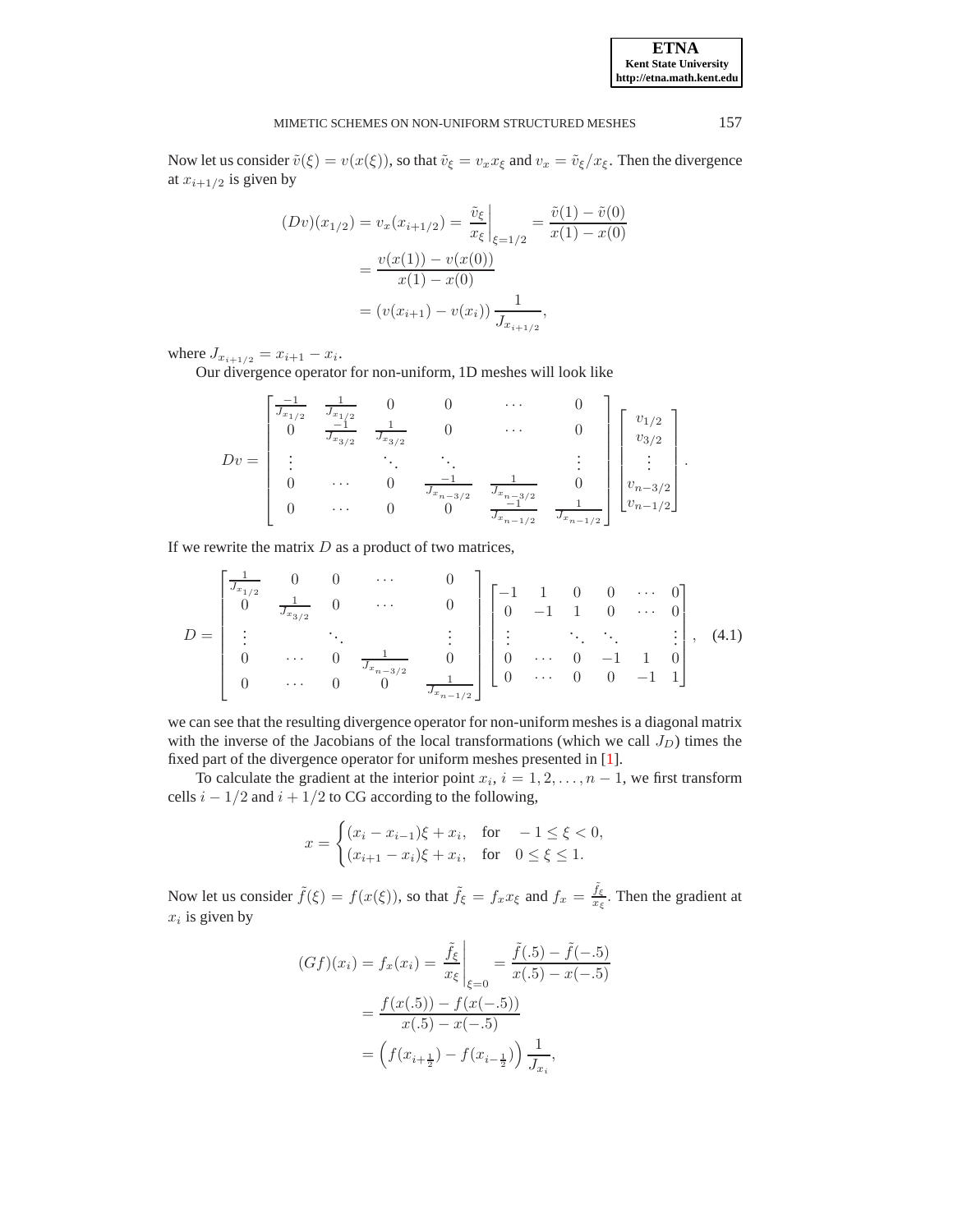where  $J_{x_i} = x_{i+1/2} - x_{i-1/2}$ .

Both  $\tilde{f}_{\xi}$  and  $x_{\xi}$  have been calculated using the approach presented in [\[1](#page-10-2)].

To calculate the gradient at the boundary point  $x_0$ , we transform cells  $\frac{1}{2}$  and  $\frac{3}{2}$  to CG according to the following,

$$
x = \begin{cases} (x_1 - x_0)\xi + x_1, & \text{for } -1 \le \xi < 0, \\ (x_2 - x_1)\xi + x_1, & \text{for } 0 \le \xi \le 1. \end{cases}
$$

Then, using the approach presented in [\[1](#page-10-2)], we obtain

$$
(Gf)(x_0) = f_x(x_0) = \frac{\tilde{f}_{\xi}}{x_{\xi}}\Big|_{\xi=-1} = \frac{-\frac{8}{3}\tilde{f}(-1) + 3\tilde{f}(-.5) - \frac{1}{3}\tilde{f}(.5)}{-\frac{8}{3}x(-1) + 3x(-.5) - \frac{1}{3}x(.5)}
$$

$$
= \frac{-\frac{8}{3}f(x(-1)) + 3f(x(-.5)) - \frac{1}{3}f(x(.5))}{-\frac{8}{3}x(-1) + 3x(-.5) - \frac{1}{3}x(.5)}
$$

$$
= \left(-\frac{8}{3}f(x_0) + 3f(x_{1/2}) - \frac{1}{3}f(x_{3/2})\right)\frac{1}{J_{x_0}},
$$

where  $J_{x_0} = -\frac{8}{3}x_0 + 3x_{\frac{1}{2}} - \frac{1}{3}x_{\frac{3}{2}}$ .

Analogously, the gradient at the boundary point  $x_n$  is obtained by transforming the cells  $n-\frac{3}{2}$  and  $n-\frac{1}{2}$  to CG.

We note that the element CG of the RSC does not change during the calculation of the gradient. Rather the derivatives  $f_{\xi}$  and  $x_{\xi}$  are evaluated at different points, depending on whether we are calculating the gradient at interior points or at boundary points.

As a result, our gradient operator for non-uniform, 1D meshes will look like

$$
Gf = \begin{bmatrix} \frac{-8/3}{J_{x_0}} & \frac{3}{J_{x_0}} & \frac{-1/3}{J_{x_0}} & 0 & \cdots & 0 \\ 0 & \frac{-1}{J_{x_1}} & \frac{1}{J_{x_1}} & \cdots & 0 & 0 \\ \vdots & \ddots & \ddots & \ddots & \vdots \\ 0 & \cdots & 0 & \frac{-1}{J_{x_{n-1}}} & \frac{1}{J_{x_{n-1}}} & 0 \\ 0 & \cdots & 0 & \frac{1/3}{J_{x_n}} & \frac{-3}{J_{x_n}} & \frac{8/3}{J_{x_n}} \end{bmatrix} \begin{bmatrix} f_0 \\ f_{\frac{1}{2}} \\ \vdots \\ f_{\frac{n-1}{2}} \\ \vdots \\ f_n \end{bmatrix},
$$

so that after rewriting  $G$  as a product of two matrices we get

<span id="page-6-0"></span>
$$
G = \begin{bmatrix} \frac{1}{J_{x_0}} & 0 & 0 & \cdots & 0 \\ 0 & \frac{1}{J_{x_1}} & 0 & \cdots & 0 \\ \vdots & & \ddots & & \vdots \\ 0 & \cdots & 0 & \frac{1}{J_{x_{n-1}}} & 0 \\ 0 & \cdots & 0 & 0 & \frac{1}{J_{x_n}} \end{bmatrix} \begin{bmatrix} \frac{-8}{3} & 3 & \frac{-1}{3} & 0 & \cdots & 0 \\ 0 & -1 & 1 & \cdots & 0 & 0 \\ \vdots & & \ddots & \ddots & & \vdots \\ 0 & \cdots & 0 & -1 & 1 & 0 \\ 0 & \cdots & 0 & \frac{1}{3} & -3 & \frac{8}{3} \end{bmatrix} . \tag{4.2}
$$

We can clearly appreciate the effect of the local transformations. The resulting gradient operator for non-uniform meshes is a diagonal matrix with the inverse of the Jacobians of the local transformations (that will be called  $J_G$ ) times the fixed part of the gradient operator for uniform meshes presented in [\[1\]](#page-10-2).

If we implement  $(4.1)$  and  $(4.2)$  over an uniform mesh, then D and G reduce to the discrete operators presented in [\[3,](#page-10-6) [4,](#page-10-11) [6](#page-10-4), [7\]](#page-10-7). For non-uniform meshes, the operator G is simpler than that obtained in [\[12\]](#page-10-8).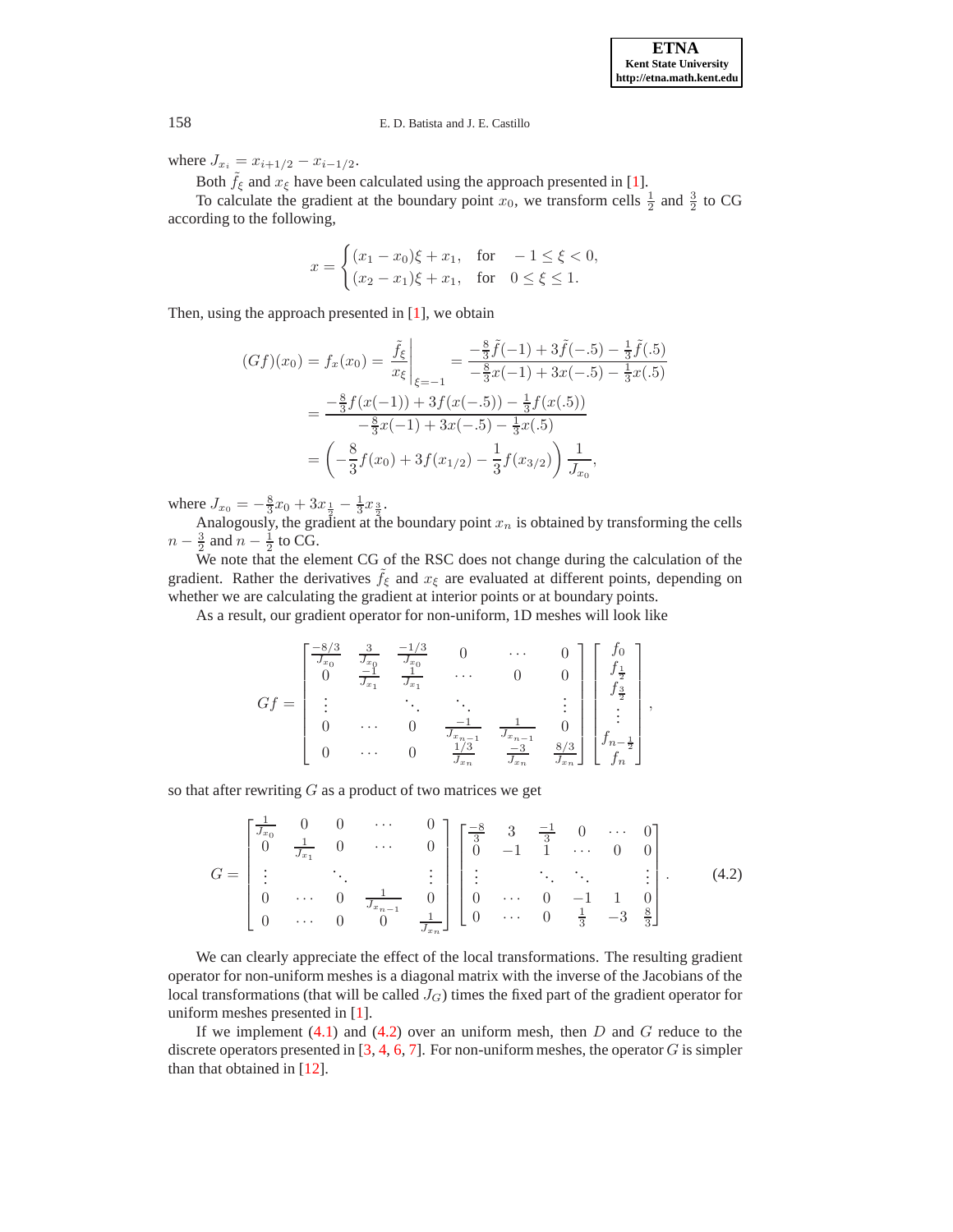### MIMETIC SCHEMES ON NON-UNIFORM STRUCTURED MESHES 159

Let us now intoduce the following notation:  $A_u$  indicates a matrix A as it appears for the uniform mesh case, whereas  $A_{nu}$  indicates a matrix  $A$  as it appears for the non-uniform mesh case. For instance,  $G_u$  denotes the gradient operator for uniform meshes and  $G_{nu}$  denotes the gradient operator for non-uniform meshes, like [\(4.2\)](#page-6-0). We will use this notation when necessary; otherwise,  $G$  and  $D$  will denote the gradient and divergence operator (respectively) for the non-uniform case. Moreover, as we saw in the previous construction of the operators, these can be written as a product of two matrices: one fixed matrix, which depends on the order of the approximation and comes from the schemes presented in [\[1\]](#page-10-2), and another matrix with the inverse of the Jacobians of the local transformations, which depends on the staggered mesh.  $G'$  will denote the fixed part of the gradient operator matrix whereas  $G$  will be the whole operator. For example,  $G'_{nu}$  will be the fixed part of the gradient operator for nonuniform meshes.

The weight matrices  $P_{nu}$  and  $Q_{nu}$  obtained by solving [\(3.3\)](#page-3-2) and [\(3.5\)](#page-4-2) are  $P_{nu} = P_u^{\prime} J_G^{-1}$ and  $Q_{nu} = \hat{J}_D^{-1} Q'_u$ . The hat over the matrix  $J_D^{-1}$  means that we are considering the augmented matrix which has some extra rows, as many as the augmented divergence has and in the same position. These extras rows are zero everywhere except at the main diagonal position, where they are equal to one.

Finally, the boundary operator can be built by using expression [\(3.6\)](#page-4-3), as follows,

$$
B_{nu} = (\hat{D}_{nu}^T Q_{nu} + P_{nu} G_{nu})^T = ((\hat{J}_D \hat{D}'_u)^T \hat{J}_D^{-1} Q'_u + P'_u J_G^{-1} J_G G'_u)^T
$$
  
= 
$$
((\hat{D}'_u)^T \hat{J}_D^T \hat{J}_D^{-1} Q'_u + P'_u G'_u)^T = ((\hat{D}'_u)^T Q'_u + P'_u G'_u)^T
$$
  
= 
$$
(B_u^T)^T = B_u.
$$

That is, the second order boundary operator for non-uniform meshes is the same operator obtained for the uniform case. The boundary operator for non-uniform meshes,  $B_{nu}$ , obtained with our method is simpler than that obtained in  $[12]$ . A similar situation was found with the gradient operator. Thus, our approach provides an alternative to generalize Castillo-Grone operators to non-uniform meshes that is simpler to implement than that proposed in [\[12](#page-10-8)].

- Some other properties of the mimetic operators are:
	- (i)  $D'_{nu}$  and  $G'_{nu}$  are centro-skew-symmetric,
	- (ii)  $D_{nu}$  and  $G_{nu}$  are banded matrices,
- (iii) the global conservation law  $(3.1)$  on non-uniform meshes is satisfied.

**4.2. Implementation.** We aim to solve the Boundary Value Problem (BVP)

<span id="page-7-2"></span><span id="page-7-1"></span><span id="page-7-0"></span>
$$
-\nabla^2 f(x) = F(x), \qquad x \in [0, 1], \tag{4.3}
$$

$$
\alpha f(0) + \beta f'(0) = b_1,
$$
\n(4.4)

$$
\alpha f(1) + \beta f'(1) = b_2,\tag{4.5}
$$

where

$$
F(x) = \frac{2 \times 10^6 x}{\arctan(100)(1 + 1 \times 10^4 x^2)^2}, \quad \alpha = 1, \quad \beta = 1,
$$
 (4.6)

$$
b_1 = \frac{100}{\arctan(100)}, \quad b_2 = 1 + \frac{100}{\arctan(100)(1 + 1 \times 10^4)}.\tag{4.7}
$$

To solve this problem, we use second and fourth order mimetic operators on non-uniform meshes obtained by the technique described earlier.

First, we compute the solution of  $(4.3)$ – $(4.5)$  by using the second order operators previously constructed. The discrete Laplacian is

$$
L = \hat{D}G \in \mathbb{R}^{(n+2)\times(n+2)},
$$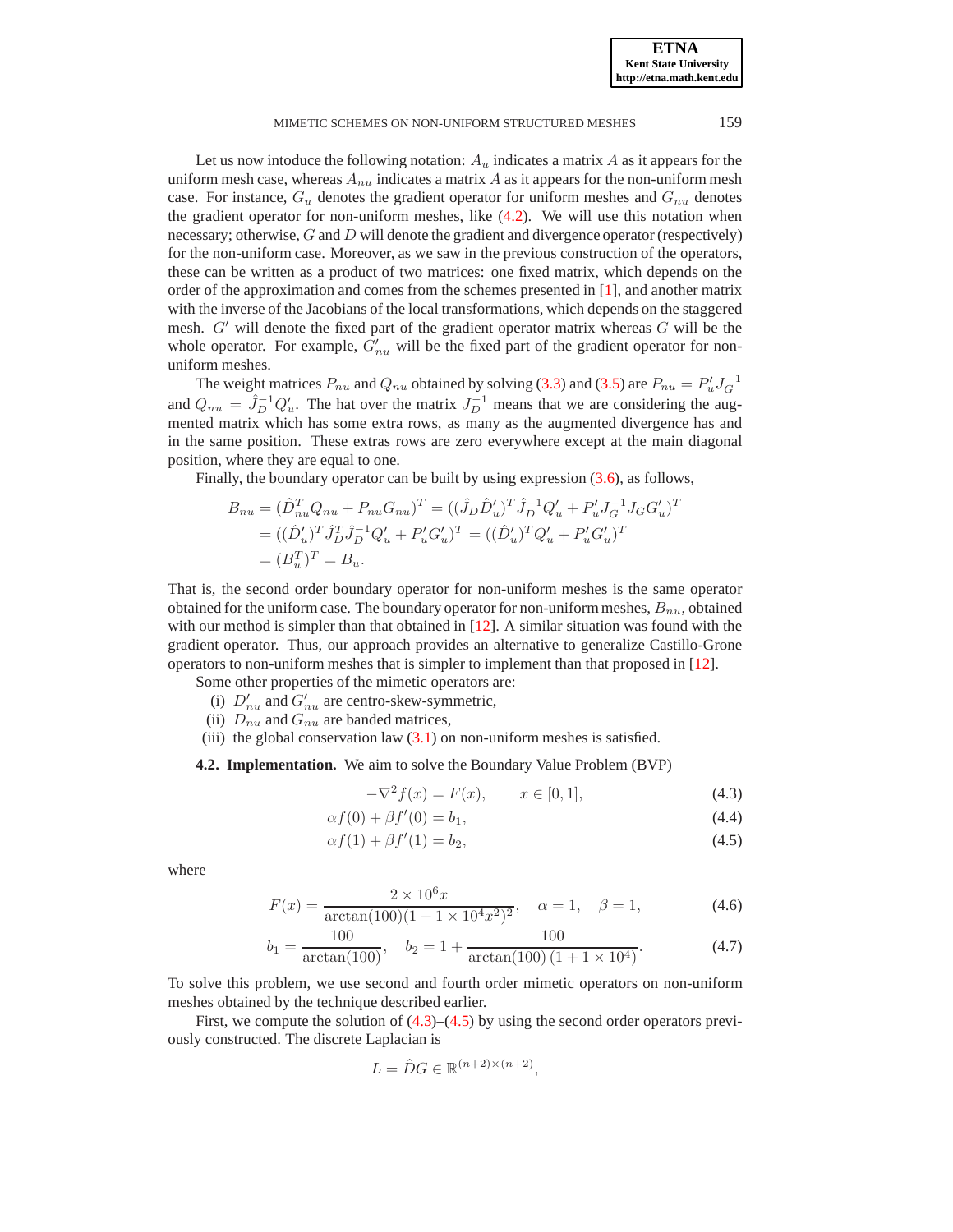160 E. D. Batista and J. E. Castillo



<span id="page-8-2"></span>FIGURE 4.2. *(a) Numerical solution obtained with a uniform mesh, (b) Numerical solution obtained with an adapted mesh.*

where  $\hat{D}$  is the augmented divergence operator, which has two rows of zeros added (one at the top and one at the bottom). For the boundary conditions  $(4.4)$  and  $(4.5)$ , we have that

<span id="page-8-0"></span>
$$
\alpha A \hat{f} + \beta B G \hat{f} = \begin{bmatrix} b_1 & 0 & \cdots & 0 & b_2 \end{bmatrix}^T.
$$
 (4.8)

The matrix A is such that  $A_{1,1} = A_{n+2,n+2} = 1$  and all other entries are zero. A discrete form of the boundary value problem  $(4.3)$ – $(4.5)$  can be written as

<span id="page-8-1"></span>
$$
(\alpha A + \beta BG - L)\hat{f} = F.
$$
\n(4.9)

In [\(4.8\)](#page-8-0) and [\(4.9\)](#page-8-1),  $\hat{f}$  represents the numerical solution of the problem.

Figure [4.2](#page-8-2) shows the solution of [\(4.9\)](#page-8-1) (dotted line) along with the analytical solution  $f(x) = \frac{\arctan(100x)}{\arctan(100)}$  (solid line). For this boundary-layer-like problem we have used a uni-form mesh with 1000 points, shown in Figure [4.2\(](#page-8-2)a), and an adapted mesh with just 50 points, shown in Figure [4.2\(](#page-8-2)b). For the latter, the points have been clustered to the left using the mesh-size function fms $(x) = \arctan\left(\frac{x}{10}\right) + 1 \times 10^{-3}$ .

The BVP  $(4.3)$ – $(4.5)$  is notoriously difficult to solve. It is well known that traditional finite difference methods tend to produce approximations with non-physical oscillations close to the boundary  $x = 0$ . Some other options exist that avoid the appearance of oscillations, such as the upwind difference scheme and the donor cell scheme; but both these schemes suffer from a drop in accuracy [\[5](#page-10-12), [8\]](#page-10-13). With mimetic schemes, on the other hand, we obtain solutions that agree with the physics of the problem in the sense that no oscillations occur. Moreover, by using non-uniform mimetic operators and an adapted mesh, we obtained very good results with just a few points (Figure [4.2\(](#page-8-2)b)).

Table [4.1](#page-9-1) shows that the mimetic approximations implemented are second order with asymptotic truncation errors  $E_h$  estimated by

$$
E_h = ch^p + O(h^{p+1}),
$$

where  $p$  is the order of the approximation,  $c$  is the convergence-rate constant,  $n$  is the number of points in the mesh, and  $h = 1/n$ . The order of convergence was estimated using the maximum norm

$$
\|\hat{f} - f\|_{\infty} = \max\{|\hat{f}_{i + \frac{1}{2}} - f_{i + \frac{1}{2}}|, \quad i = 0, \dots, n - 1\},\
$$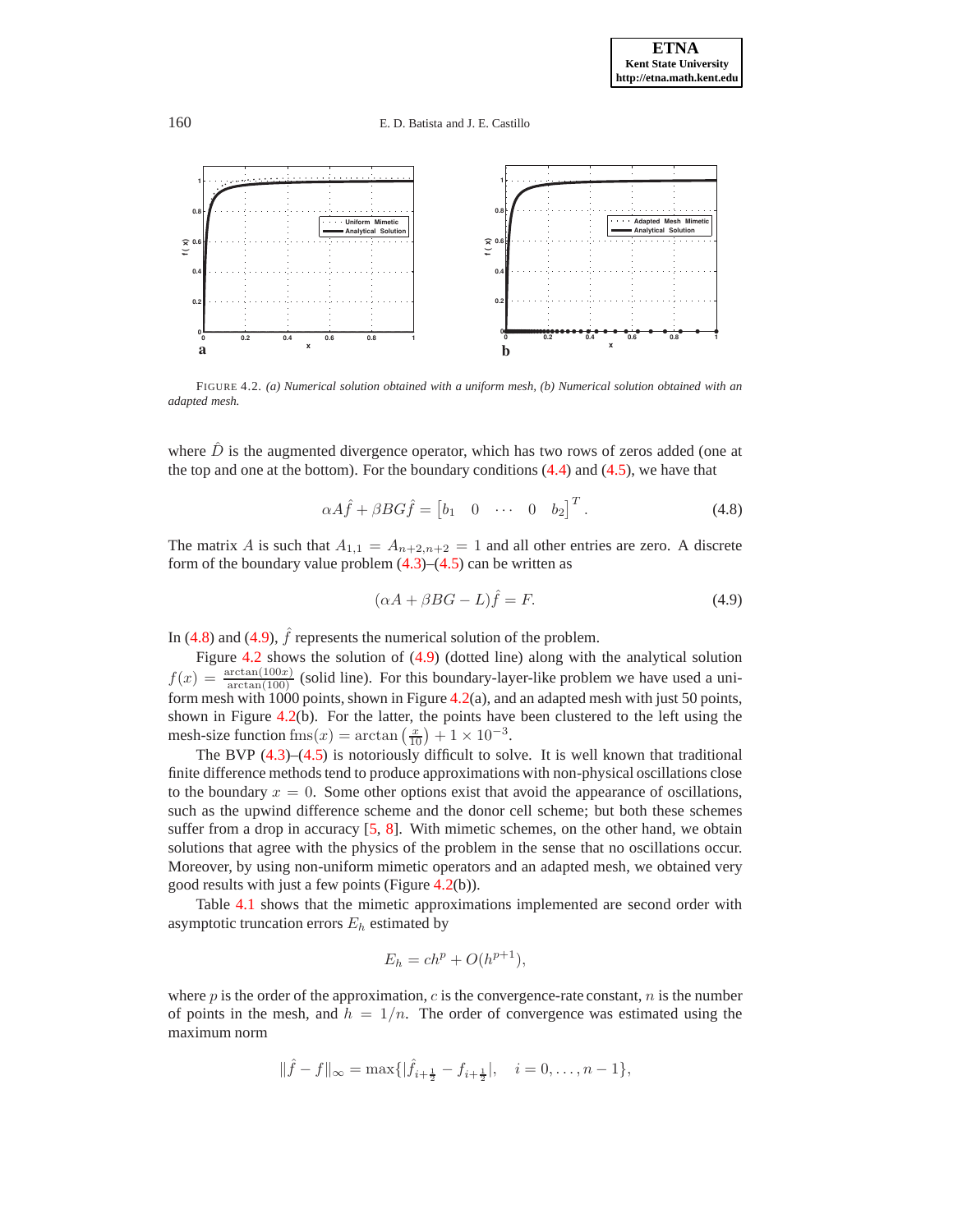and the mean-square norm

$$
\|\hat{f}-f\|_{L_2}=\sqrt{\sum_{i=0}^{n-1}(\hat{f}_{i+\frac{1}{2}}-f_{i+\frac{1}{2}})^2(J_D^{-1})_{i,i}},
$$

where  $(J_D^{-1})_{i,i}$  is the Jacobian of the local transformation or the volume associated with the cell  $i + \frac{1}{2}$ .

TABLE 4.1 *Convergence analysis for second order mimetic schemes.*

<span id="page-9-1"></span>

| Scheme  | $E_h$ ( $\ \cdot\ _{\infty}$ ) | $E_h$ ( $\ \cdot\ _{L_2}$ ) |
|---------|--------------------------------|-----------------------------|
| Uniform | $24480.7 \times h^{1.94}$      | $18637.6 \times h^{1.94}$   |
| Adapted | $3.44 \times h^{2.08}$         | $.45 \times h^{1.93}$       |
| Random  | $410.57 \times h^{.88}$        | $335.97 \times h^{.89}$     |

Numerical results show that mimetic operators over adapted meshes are not only second order, but also have convergence-rate constants smaller than the corresponding constants for the uniform scheme. Similar results are reported in  $[14]$ , where scheme  $[12]$  was implemented.

Next, we consider the solution of the BVP [\(4.3\)](#page-7-0)–[\(4.5\)](#page-7-1) obtained with fourth order uniform and non-uniform (adapted) mimetic operators. These operators are equal to the product of a diagonal matrix with the inverse of the Jacobians of the local transformations times the fixed part of the Castillo-Grone fourth order operators. We note that operators G and D are fourth order accurate at the images of  $\xi_i$  and  $\xi_{i+\frac{1}{2}}$ , respectively [\[2](#page-10-15)], and that these points have been approximated by Lagrange interpolations of fourth order. For this case we have clustered the points by using the same mesh-size function as before. The convergence results are presented in Table [4.2.](#page-9-2)

As with the second order case, we note an improvement in the numerical solution when using adapted meshes, suggesting a much smaller convergence-rate constant. Moreover, this example illustrates that we can construct, from the operators in [\[1\]](#page-10-2), fourth order mimetic approximations on adapted meshes and preserve their accuracy.

Thus, the use of adapted meshes with the mimetic schemes constructed in this paper presents a very good option for solving boundary-layer problems.

TABLE  $4.2$ *Convergence analysis for fourth order mimetic schemes.*

<span id="page-9-2"></span>

| Scheme  | $E_h$ ( $\ \cdot\ _{\infty}$ )     | $E_h (   \cdot   _{L_2})$          |
|---------|------------------------------------|------------------------------------|
| Uniform | $1.18 \times 10^9 \times h^{4.17}$ | $9.10 \times 10^8 \times h^{4.17}$ |
| Adapted | $11029.6 \times h^{3.98}$          | $8105.84 \times h^{3.98}$          |
| Random  | $1699.21 \times h^{1.05}$          | $1342.42 \times h^{1.06}$          |

<span id="page-9-0"></span>**5. Conclusions and future works.** We have established a technique that allows us to construct, from the schemes presented in [\[1\]](#page-10-2), mimetic approximations over non-uniform meshes. In this process, we introduced new elements to the theory of mimetic methods: the RSC and the use of local transformations as the basic tool for constructing mimetic operators.

The operators obtained are local and satisfy discrete conservation laws. We showed that they can be expressed as the product of a fixed part, dependent on the order of accuracy, and a factor that depends on the discretization.